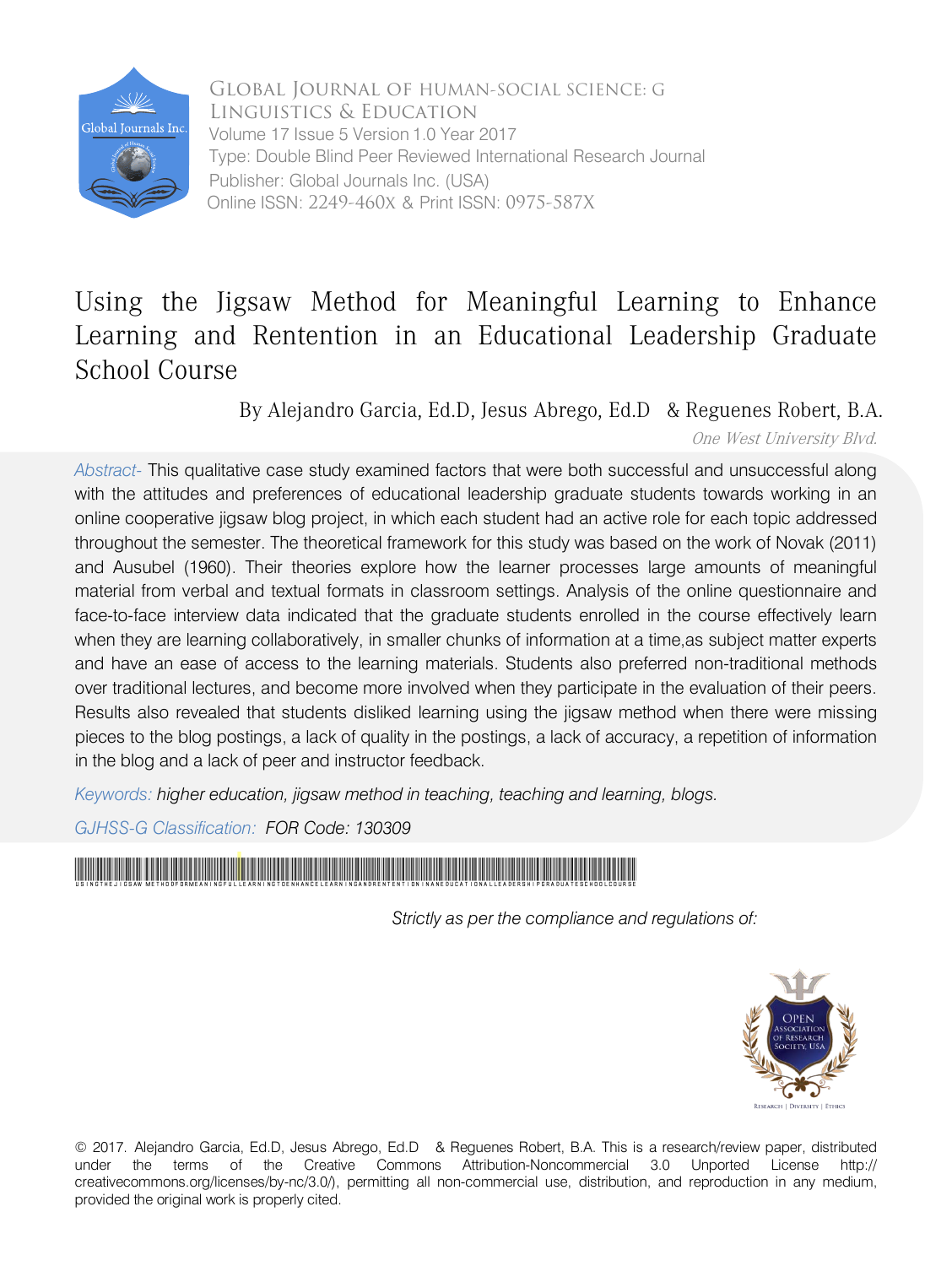# Using the Jigsaw Method for Meaningful Learning to Enhance Learning and Rentention in an Educational Leadership Graduate School Course

Alejandro Garcia, Ed.D<sup>a</sup>, Jesus Abrego, Ed.D<sup>a</sup> & Reguenes Robert, B.A.<sup>P</sup>

Abstract- This qualitative case study examined factors that (2011) and Ausubel (1960). Their theories explore how the were both successful and unsuccessful along with the attitud[es and preferences of edu](mailto:alejandro.garcia@utrgv.edu)cational leadership graduate students towards working in an online cooperative jigsaw blog project, in which each student had an active role for each topic addressed throughout the semester. The theoretical framework for this study was based on the work of Novak learner processes large amounts of meaningful material from verbal and textual formats in classroom settings. Analysis of the online questionnaire and face-to-face interview data participate in the evaluation of their peers. Results also indicated that the graduate students enrolled in the course effectively learn when they are learning collaboratively, in smaller chunks of information at a time,as subject matter a lack of quality in the postings, a lack of accuracy, a repetition experts and have an ease of access to the learning materials. Students also preferred non-traditional methods over traditional lectures, and become more involved when they revealed that students disliked learning using the jigsaw method when there were missing pieces to the blog postings, of information in the blog and a lack of peer and instructor feedback.

 *teaching and learning, blogs. Keywords: higher education, jigsaw method in teaching,* 

# I. Introduction

.<br>. technologies, teaching and learning in institutions espite the advent of online and mobile technologies, teaching and learning in institutions of higher learning has not drastically changed in decades, Pedagogies often ardently remain the same. espite the advent of online and mobile of higher learning has not drastically changed in According to Hurtado et al., (2012), 45 percent of the faculty in higher educational institutions report the continued practice of the lecture as their instructional delivery method. Yet, a large body of evidence has shown that this instructional delivery method is less effective than other pedagogies, which actively involve students and give them more control and accountability

*e-mail: alejandro.garcia@utrgv.edu*

over their own learning (Pascarella & Terenzini, 2005). What is needed for students, in order to become successful learners, are other pedagogies which encourage and promote active learning and meaningfully social interaction with peers and their instructor (Pascarella & Terenzini, 2005).

# II. Review of Literature

The Greek teacher and philosopher Socrates, taught his students primarily through dialogues, in which his students explored topics through questioning. Students were active learners as opposed to passive recipients of knowledge. They were expected to explore, make connections and create new meanings. Others such as Seneca encouraged students to teach one another cooperatively. He was known for saying that when someone teaches, he would learn twice (Johnson, Roger, Johnson & Smith, 1998). Further along in history, philosophers such as Johann Comenius otherwise known as the "father of modern education", have advocated pedagogies that are student centered (Henry, 2010). Comenius is commonly known for this method of teaching through the senses. He believed that learning is an active function which needed more than just text, but illustrations as well. In addition, Comenius believed that students would gain a great understanding by learning from their peers (Johnson, Roger, Johnson & Smith, 1998).

Cooperative learning has long been an established pedagogy throughout the ages. In contemporary times, others such as Lev Vygotsky have proposed that "cooperative efforts to learn, understand, and solve problems are essential for constructing knowledge and transforming the joint perspectives into internal mental functioning" (Johnson, Johnson & Smith, 1998, p.4).

#### *a) Cooperative Learning*

Human society has become more and more dependent upon others for survival. Humans for example have been dependent upon others daily for their energy, food, transportation, and medical needs, etc. Humans have learned to cooperate with one

*Author α: The University of Texas at Rio Grande Valley Brownsville Campus One West University Blvd. Brownsville.* 

*Author σ: College of Education The University of Texas Rio Grande Valley Brownsville Campus One West University Blvd. Brownsville. e-mail: chuey.abrego@utrgv.edu*

*Authorρ:College of Education Brownsville Campus One West University Blvd, Brownsville. e-mail: btown200386@yahoo.com*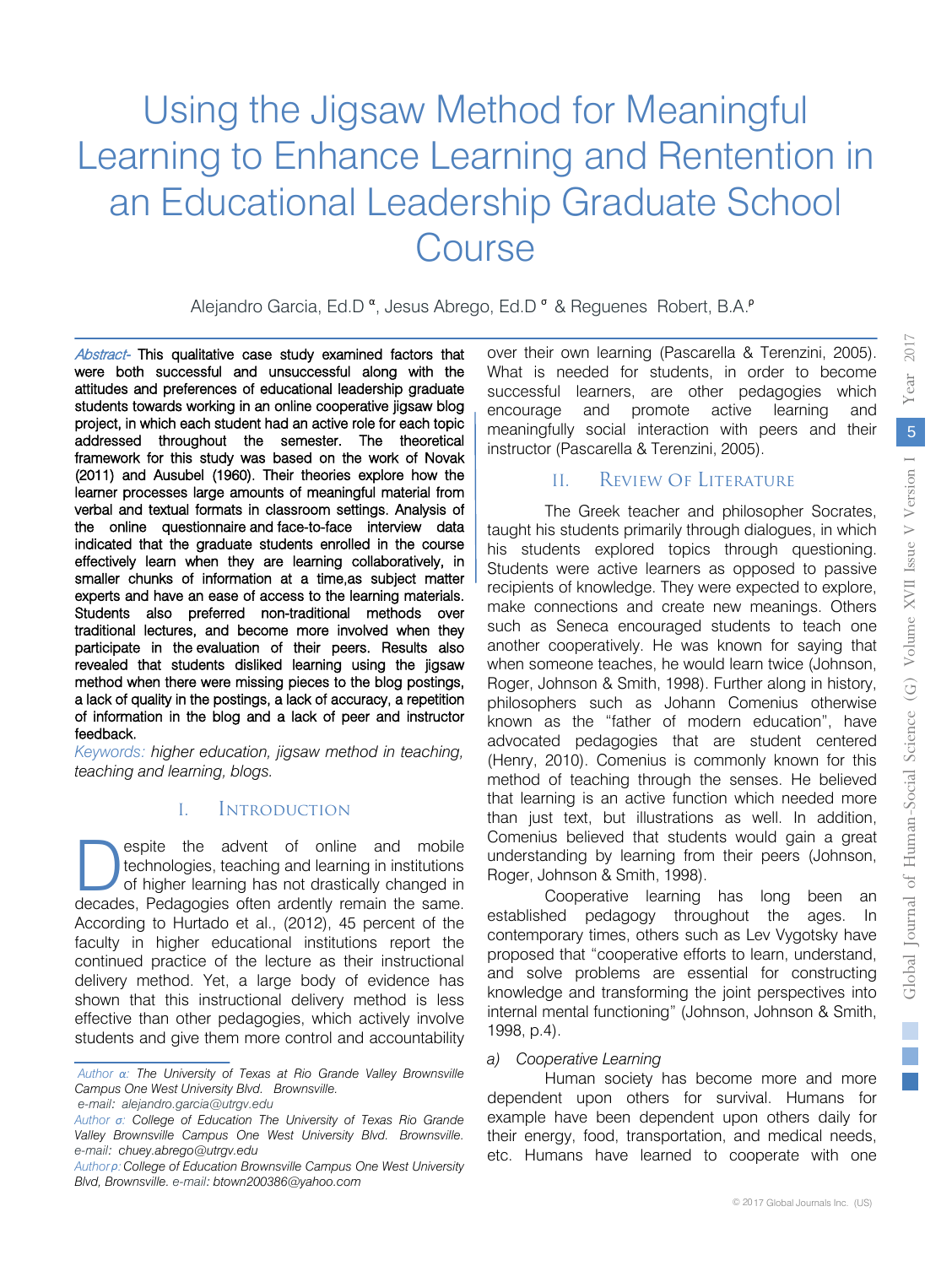another and this spirit of cooperation has evolved into a commonly known instructional method, cooperative learning (Bulut, 2010). Cooperative learning is a method in which small groups of four to six students work together to accomplish a common educational goal. Students are equally accountable and share the rewards, recognition or the failures. Success or failure is contingent upon collaboration of individual efforts (Slavin, 1989). The theory behind cooperative learning accepts that students seem to work harder on tasks for which there are obvious rewards and they will not perform acceptably on those tasks that deliver a reprimand or no reward. (Johnson, Johnson & Houlbec, 1994). Cooperative learning is intended to deliver motivations for group members when they participate in a group wide task. "Cooperative learning is employed by many educators and psychologists as a new instructional method because it has considerable effect on student's academic achievement, self-esteem, motivation, and attitude toward classes, as well as on retention and class socialization "(Johnson & Johnson, 1985, p. 113).

Cooperative learning demonstrates its' strength from the three basic elements of positive interdependence, interaction, and accountability. The first element, positive interdependence is a powerful binding force when each group member recognizes that their efforts as a collective make a difference and that if one success or fails, all will succeed or fail (Johnson & Johnson, 1985). Teams rely upon each other to provide a level of proficiency and if a team member performs poorly, the whole group effort will suffer and their evaluation will result being graded as substandard. The second element, of interaction, is promoted when students realize that there is strength in numbers by the group interdependency and therefore become better engaged at the task at hand both individually and cooperatively. Each member understands the importance of sharing ideas and resources, helping and inspiring each other. The last important element, accountability is realized through their interdependency. Both individual and group accountability are present in cooperative learning. Individual accountability exists when the performance of each student is evaluated by the group in order to decide who needs additional support in learning the task at hand. Group accountability exist because all team members are responsible to the whole group, consequently groups rely upon each other to do their part. By participating in cooperative learning, each team member becomes stronger and gain confidence and competency (Johnson & Johnson, 1985).

#### *b) Benefits of Cooperative learning*

Cooperative learning as a method of instruction is beneficial for students (Johnson & Johnson, 1985). It

brings about positive emotions since individuals have a sense of belonging and accomplishment. Students become more satisfied learners in cooperative learning situations as opposed to the traditional lecture. Students in cooperative groups tend to show "…higher academic achievement, greater persistence through graduation, high-level reasoning and critical thinking skills, deeper understanding of learned material, greater time on task and less disruptive behavior in class, lower levels of anxiety and stress, greater intrinsic motivation to learn" (Felder & Brent, 2007, p. 1). In addition, learning cooperatively enhances learning for weak students since they may quit when confronted with difficulty. Whereas, in cooperative situations, these students are encouraged and supported by their teammates. Stronger students on the other hand are aided by being motivated to not skip any sections by feeling the responsibility of belonging to a team (Terenzini, etal., 2001).

# *c) The Jigsaw method*

The Jigsaw method is one cooperative learning strategy proposed by Aronson (1971) has been employed by hundreds of school across the nations and has been heralded with much success (Johnson & Johnson, 1992). This instructional method divides a block of knowledge such as a book chapter or unit of study into smaller manageable chunks. Teams of individuals are formed with each person being responsible for a specific chunk of the topic, subsequently becomingan expert for that chunk of knowledge (Aronson, et al., 1978).Typical elements that are outcomes of the jigsaw method are: positive interdependence, individual accountability, promotion of peer interaction and the development of social skills (Weidman & Bishop, 2009; Johnson & Johnson, 2008). According to Weidman and Bishop (2009), the jigsaw method typically follows a specific sequence of events. The first step occurs when the instructor has decided upon a topic to be researched or presented, then afterwards students are then divided into small cooperative groups. This small group, according to Aronson (2000) is typically referred to as the "Home Group". Secondly, students are assigned a smaller unit or chunk of body of knowledge and "…each participant is responsible for solving a portion of the problem at hand, while in collaborative situations, the participants are mutually involved in shared activities; they must coordinate their efforts if they are to solve problems together" (Lipponen, 2002, p.65). In essence, each participant becomes the expert. The third step is for each expert group member to "…discuss the nuances of the subject with their teams to teach their colleagues" (Kordaki & Siempos, 2010, p.68). The final step is for the learners to assess their peers (Weidman & Bishop, 2009; Kordaki & Siempos, 2010).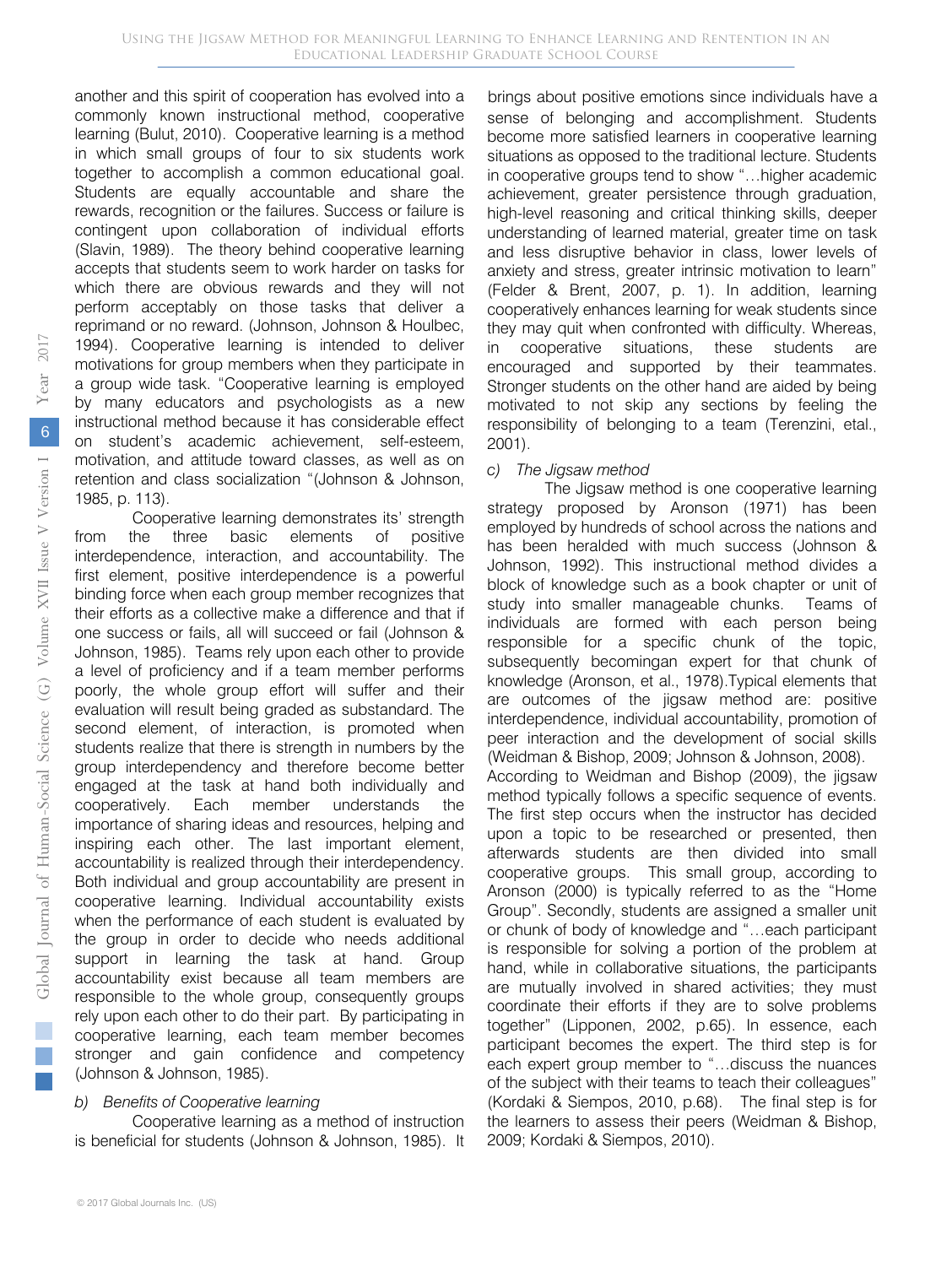#### *d) Benefits of the Jigsaw method*

The jigsaw method offers a variety of benefits for the students such as an increase in active participation in the course, self-esteem, and focused attention spans (Kordaki & Siempos, 2010).

The jigsaw method allows for the creation of an atmosphere where the student actively participate more in the course and takes ownership over their learning (Hedeen, 2013). Students also become more interactive with each other compared with traditional methods of instruction. As a result of this increased interaction, greater social bonds are promoted within the group. (Millis & Cottell, 1998). The instructor acts as a facilitator or a coach rather than a lecturer or deliverer of knowledge with students being knowledge gatherers and synthesizers (Tamah, 2007). Students are able to deeply understand the lessons when they learned it in smaller meaningful chunks (Huang, et al, 2014).

This method is also good for students in the affective domain. The jigsaw method implementation was revealed in studies that students were more eager to participate in classroom events while demonstrating a greater sense of self confidence and self-worth (Mengduo & Xiaoling, 2001; Al-Salkhi, 2015; Aronson & Patnoe, 2011).Thus according to Aronson and Patnoe (2011), student academic performance and an affinity learning increased.

Another benefit to using the jigsaw method is an increase and focused student's attention spans. This may be due to students held responsible to one specific chunk of information and having accountability to others in learning the topic at hand. Students seemed to become better engaged and aware of classroom activities. It was easier for them to communicate ideas since they were more confident and aware. Students were listening attentively and responded easily to the ideas of their peers and friends more immediately (Mengduo, & Xiaoling, 2001)

#### *e) Blogs*

A delivery method for the jigsaw cooperative method in an online class is the use of a blog in a learning management systems such as Black Board. The term blog is an abbreviation for "weblog". In simple terms a blog is an online journal where a person can share information with others on a mutually accessible website. (Bouwma-Gearhart & Bess, 2012).

In the classroom, the blog is a medium which allows teacher to student, student to student dialogue to occur. Students are able to post information and share it with their peers. In a study conducted by Bartlett-Bragg (2003) the results revealed that blogs were "…. a joint activity through which students enjoy communication with each other and create an informal network. This communication is enjoyed by students and encouraged by academics. It allows a process of 'mind sharing (p.393).

# *f) Benefits of Blogs*

Blogs have proven to be beneficial in educational environments. For example, Ferdig and Trammel (2004), revealed four beneficial aspects of from student blogging. The first one was that blogging assisted students in become experts in the area being researched. This is very similar to the advantage of the jigsaw method. Williams and Jacobs (2004) concluded that, students were able to learn equally well from participating in blogs as opposed to teaching from the instructor or a textbook. Secondly, students were able to become invested in their work by taking pride or having a sense of ownership in their learning. Attwell's (2007) research in blogging supported this conclusion by stating that learners have taking more control in their own learning by producing more content.

Thirdly, the blog enabled students to participate equally in a learning community, where all shared equally. Students are freer to post information and become a community of learners. Finally, Ferdig and Trammel's (2004) study concluded that blogging allowed for opportunities for students to share unique viewpoints freely, as opposed possible inhibition in faceto-face discussions. Dickey (2004) also agreed with this by stating that blogs can permit learners who have been disregarded in the classroom by their peers, to express themselves more freely. Learners are no longer isolated or frustrated because with the use of blogs, they are now able to post their thoughts online with blogs.

# *g) Theoretical framework*

The theoretical framework for this study is of the study is based on Novak's (2002) meaningful learning and Ausbel's (1960) theories. Novak (2011) referred to meaningful learning as "where the learner seeks to integrate new knowledge with relevant existing knowledge" (p.1). If students solely rely on learning by rote memorization, there is no meaningful integration of new ideas and therefore cognitive structures within the mind are reconstructed. In essence, learning does not take place by rote learning (Novak 2002). Novak (2002) referred to meaningful learning occurring on "…a continuum, depending on the quantity and quality of relevant knowledge possessed by the learner and the degree of her/his effort to integrate new knowledge with existing relevant knowledge" (Novak 2002, p. 552).

Novak's (2011) work which is based upon Schwab's theories (1973), suggests that meaningful learning includes five basic elements. These elements are:"…teacher, learner, subject matter, context, and evaluation, each of which must be integrated constructively to effect high levels of meaningful learning" (p.1).

The first element, the teacher, is one that was based upon the teacher as the deliverer of instruction, thus requiring the recipients, the students, to memorize the information given. Teachers previously has been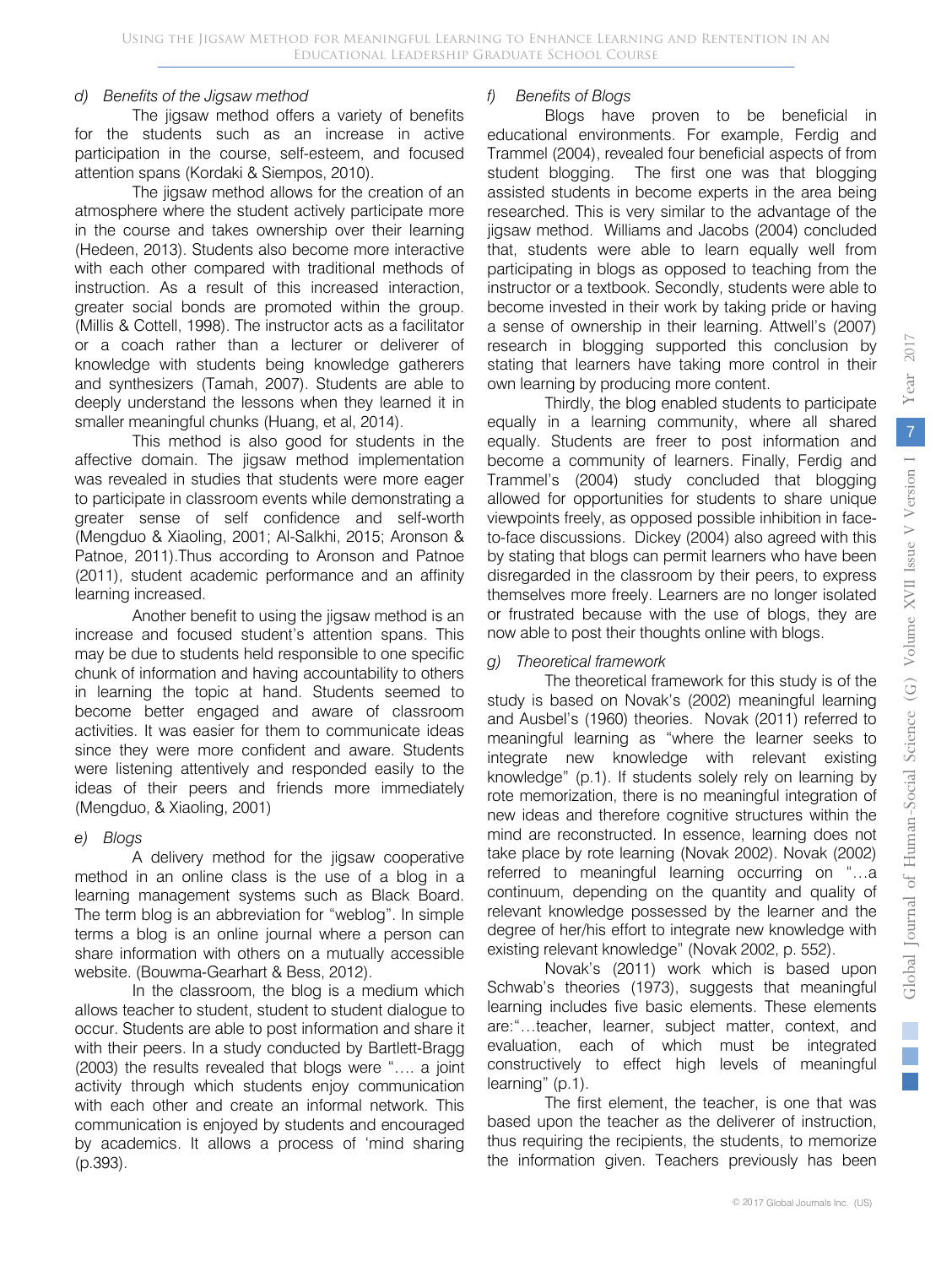responsible for arranging the instruction and assessment while guiding their students to learn by rote. This model has endured centuries and is still in place throughout schools. Much of what educators call learning is rote and is often called "situated cognition", which is defined as what is observed by the learner often is not transferred to another context (Brown, Collins, & Duguid, 1989). Brown, Collins, and Duguid (1989) found that when students imitate solving math equations by following the steps, they were unable to apply them afterwards in similar situations. Typically, teachers in K-12 and in higher education have been the deliverer of knowledge. This one-way transmission of knowledge is typically assessed by essay or multiple choices quizzes and provides very little assessment other than immediate recall (Novak, 2002). This model has persisted across the decades and is still very prevalent in our educational institutions. According to Novak (2011) the teacher's instructional role should be that of a coach for learning rather than a distributor of information.

The second element is the learner. In this element although the teacher can provide many meaningful experiences, but ultimately the learner must take primary responsibility in their own learning (Novak, 2011). Meaningfully learning is "…accompanied by some degree of affective experience and this affective connotation colors to some extent the meaning of or concepts (Novak 2011, p.5). The learning must make sense of the new information by taking prior knowledge and integrating into personal meaning. With rote learning there is often very little emotional dedication other than the recalling of the learning. On the other hand, significant learning occurs when the learner chooses to incorporate new knowledge with prior knowledge. Learning now makes sense to the learner, with a positive affect (Ausubel, 1960). Ausbel's (1960) theories explore how the learner processes large amounts of meaningful material from verbal and textual formats in classroom settings. Ausubel (1960) views knowledge as being part of an interworking organization. Ideas must be joined together in a logical manner, since the human mind follows rules of logic. According to Ausubel (1960), the mind is like set of boxes, in which smaller boxes or the ideas, fit neatly within a sets of larger boxes. "Cognitive structure is hierarchically organized in terms of highly inclusive concepts under which are subsumed less inclusive sub concepts and informational data" (Ausubel, 1960. p. 267). Aususbel's (1960) learning theories hold that subsumption allow for learners to understand new knowledge and incorporate it into our cognitive structures. Thus, authentic learning is facilitated by the scaffolding of information and placing it in proper "boxes" for retention and future use. "Subsumption," Ausubel (1962) informs us, "may be described as facilitation of both learning and retention" (p.217). "If this

ideational scaffolding is clear, stable, and well organized," Ausubel and Fitzgerald (1962) assert, "it is reasonable to suppose that it provides better anchorage for new learning and retention than if it is unclear, unstable, and poorly organized" (p. 244).

Subject matter, the third element refers to not just a large body of facts and details in a field of study, but rather a structure of "big ideas". What often occurs in today's schools involves an endless pouring of information to be memorized with little regard to students creating meaningful learning experiences around big ideas (Novak, 2011). Big ideas should be sequenced around sound instruction. Ausubel (1960) felt that once these super ordinate concepts were understood, then meaningful learning around big ideas took place. "Brain studies by Valadares and Moriera (2009). also lend support to the fundamental idea in Ausubel's (1960) theory that knowledge stored during meaningful learning is fundamentally organized differently than knowledge learned by rote, and affective associations are also different" (Novak 2011, p.3)

The fourth element revolves around context. The context refers to the conditions surrounding learning. For example, increased global competition is driving the United States economy. In this sense, it is the context of this competition that is forcing educators to rethink the how, what, when and the whys of teaching and learning. "For the last century, education has been the principal driver for upward mobility of individuals and countries and this is even more likely to be the case in the future (Novak, 2011, p. 7).

The last element, evaluation is according to Novak (2011), the most essential, since it is designed to gauge growth in the student's understanding of the subject matter. Typically, assessments have traditionally not measured gains in growth. Instead they have simply measured recall of facts. Change in the ways assessments is handled is not an easy undertaking nor does it require any more financial expenditures; however, it is possible with rethinking what truly matters, such as the big ideas.

These elements followed the thinking of Ausubel and Robinson (1969) when they stated that "…material presented to the learner should be capable of being related in some sensible fashion" (p. 46).

New information must be fitted into a larger pattern or whole. Second, the learner must possess relevant ideas to which the new idea can be related or anchored. The learner must already have appropriate subsuming concepts in his or her cognitive structure. Finally, the learner must actually attempt to relate, in some sensible way, the new ideas to those which he presently possesses. If any of these conditions are missing, the end result will be rote learning. (p.46)

# *h) Purpose of the Study*

The purpose of this study was to observe how effectively the Jigsaw cooperative learning method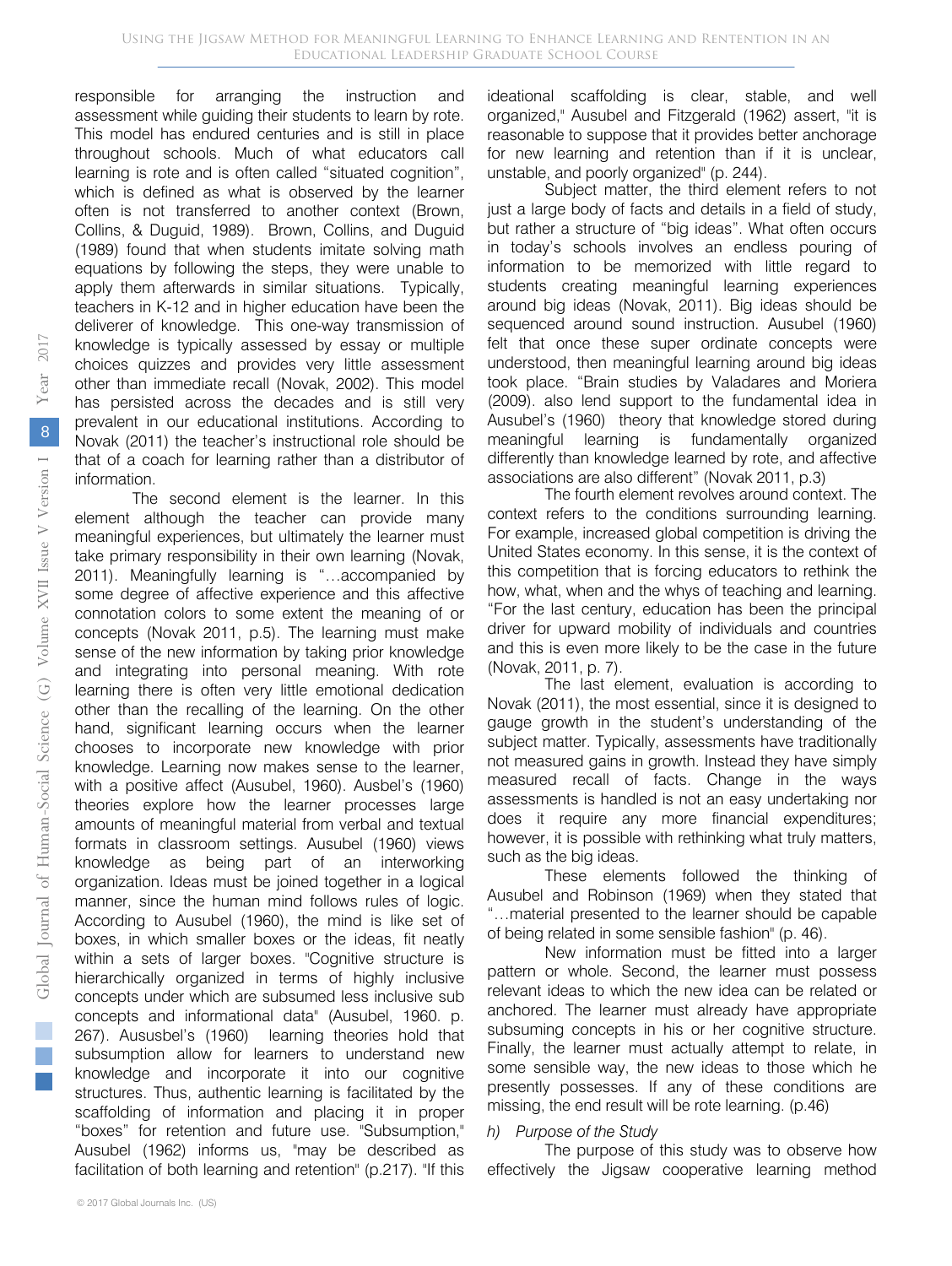would be viewed as an instructional delivery model as opposed to the traditional lecture and student presentation model in a graduate Educational Leadership class.

#### *i) Statement of the Problem*

Students whether they are in Kindergarten or graduate school often learn by rote. Memorizing facts and figures seems to have been and be the norm in many institutions throughout society. "Rotely learned materials are discrete and isolated entities which have not been related to established concepts in the learner's cognitive structure" (Ausubel, 1963, p.215). Consequently, concepts that are simply memorized are easily forgotten because they have not been neatly stored in the portions of the brain that can retrieve them (Ausubel, 1963). Learning which is retained and applied to a context is meaningful. In order to apply the knowledge students, need to be able to have meaningful experiences instead of rote memorization."Meaning occurs when learners actively interpret their experiences using certain internal, cognitive operations" (Driscoll, 2005, p.115). Furthermore, according to Ausubel (1963), textual materials presented in our classes, should be meaningful.

The researcher came across this problem in a graduate Educational Leadership course that he was teaching on the administration of special populations. In this course, each student was assigned a special program, such as Migrant Education and proceeded to conduct research on areas which public school administrators needed to become knowledgeable. The research noted that once the student presented in class, classmates were either absent for other student's presentations, not attentive or were just passively listening to the other presentations, without any engagement. Hence no meaningfully learning beyond the student's own presentation took place. The researcher wanted to change this and created a system utilizing the jigsaw cooperative learning method as outlined in the review of the literature. The research problem is that much of learning taking place in this graduate school course is often memorized with larger chunks of material being processed. In addition, learning is not social and is often done in isolation and uncooperatively.

- *j) Research Questions*
- 1. What were the elements of the jigsaw method that were reported by the graduate students enrolled in the course as being successful ?
- 2. Why were these elements of the jigsaw method that were reported by the students as being unsuccessful?

# III. Methodology

# *a) Setting and Participants*

The participants of this study were thirteen students in Educational leadership graduate students enrolled in an Administration of Special Populations course. Twelve of the thirteen students were females. The majority of the participants had been half way through their program in Educational leadership. Student's ages ranged between 20 to 50 years old.

None of the students prior to the course had experienced using the jigsaw method either in an undergraduate or graduate course.

# *b) Qualitative approach*

The central methodology of this study is based upon the principles of qualitative research. Qualitative research is a methodology that is used in aiding researchers to further understand or to explain the meaning of a social phenomenon "…with as little disruption of the natural setting as possible" (Merriam, 2009, p.5). Reality is constructed by the participants themselves and it is the aim of qualitative research to create understandings of the experiences of the participants. What is of upmost importance is to document and construct meanings from the participant's views and not of the researchers (Merriam, 2009). Since it is the goal of the researcher to understand a participant's views, selection of the participants is typically nonrandom and purposeful and in the case of this study.

# *c) Case Study Research*

This study further employs that use of a case study, which according to Yin (2003) is one of several manners in conducting social science research. Yin (2003) states, that a case study research is the preferred method when "how or why questions are being posed" (p.1). This study utilized the case study approach since; case studies typically are used to contribute to the body of knowledge of and individual or group (Yin, 2003). The case study should be "…intensive, holistic description and analysis of a single unit or bounded system" (Merriam, 2009, p.13).

In addition, the case study examines a "phenomenon within a real-life context, especially when the boundaries between phenomenon and context are not clearly evident" (Yin, 2003, p13).

This case study was *particularistic*, in nature since it focused upon one particular event, which in the case of this study was a project in a semester long graduate course (Merriam, 2009). According the Merriam (2009), the specific case is important because of what it may reveal about the phenomena being studied. "The specificity of focus makes it an especially good design for practical problems-for questions, situations, or puzzling occurrences arising from everyday practice" (Merriam, 2009, p.29).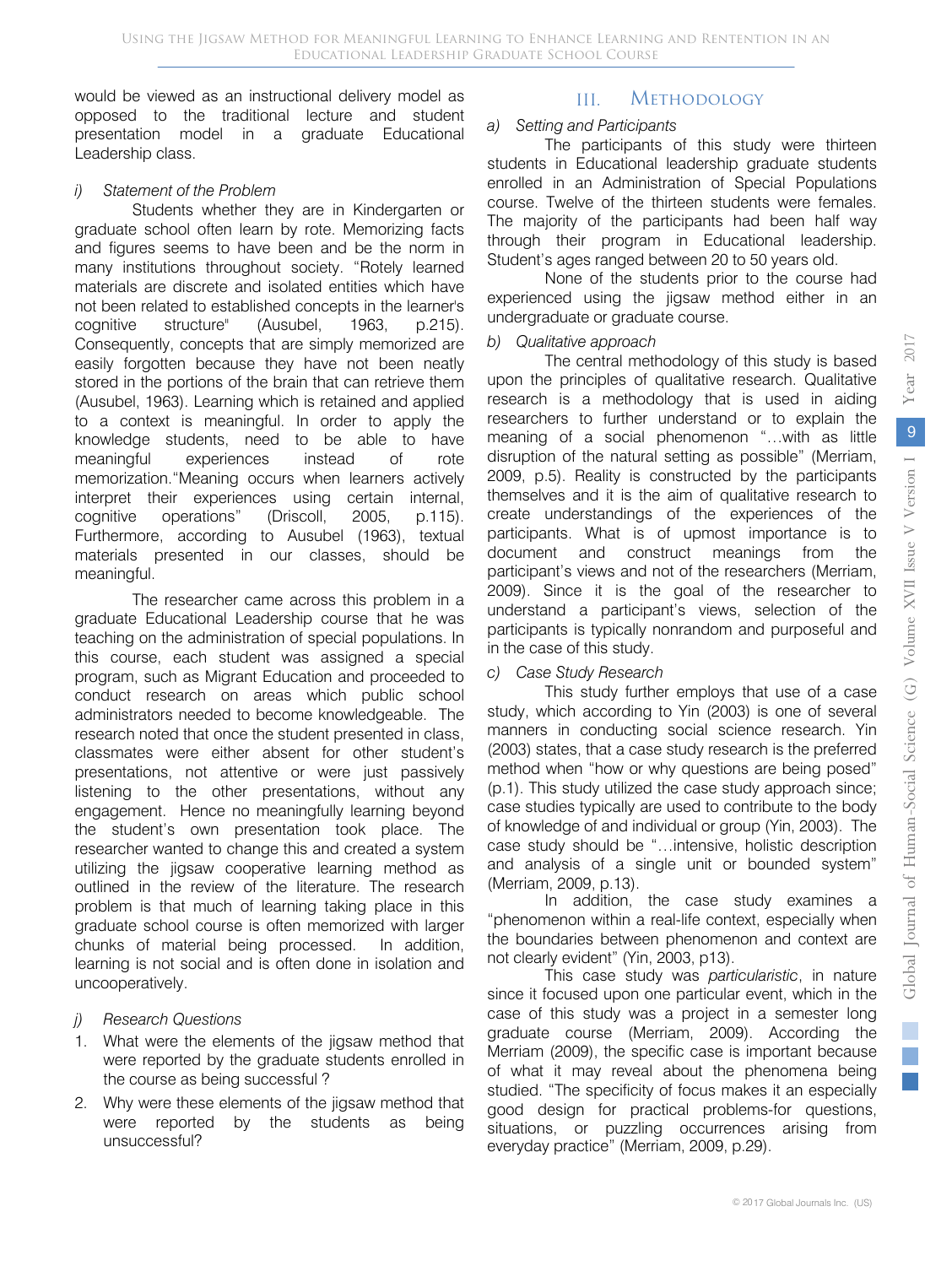In developing research questions for case studies, Yin (1994) suggests that "how" and "why" questions have distinctive benefit. Furthermore, case studies should be used in exploring the process, which should "describe the context and population of the study" and discover "the extent to which the treatment or program has been implemented" (Merriam, 2009, p.33). In the case of this study, the research is striving to understand the effect up student's perceptions about the jigsaw method of learning using cooperative groups.

#### *d) The Jigsaw process*

In this study, the lead research had taught an educational leadership graduate level course that covered the Administration of Special Instructional Programs, which typically covers special instructional programs such as Bilingual, Migrant, Special and Gifted and Talented education. The lead research had taught this course for three semesters and had assigned each student research and presentation project for only one of the special populations outlined in the syllabus. Although this research and presentation was one of serval assignment, it served as the main content of the course. The lead researcher had noticed a disturbing pattern during each semester of either student being absents or inattentive during major presentations. Consequently, the lead researcher felt that in order for students to become actively engaged in the major presentations, he decided to change the instructional delivery for both the online and face-to-face classes. After conducting some research on interactive and collaborative learning, the instructor decided to create a jigsaw activity for each of the special instructional programs. Each instructional program was broken down into distinct jigsaw pieces (categories), such as the following: a broad over view of your topic, Key traits of the special populations, legal aspects of the special population, admission, monitoring exiting, an organizational chart of a district, "What are Key things that a campus administrator needs to know about the Special Population?", "What every teacher needs to know", Key assessments (Federal Funding Sources, State/Local Funding Sources, and a word from an advocate. Each week, a matrix of jigsaw pieces was created by for each special population which assigned each student the category assigned for that special population. A team leader for each special population was selected along with their assigned presentation date. The team leader was responsible for compiling all the jigsaw pieces, the categories, and creating a presentation, that was presented by them. In the event that someone did not post anything, for their category, the team leader made an effort to contact that person and the professor. If nothing has been done by that person, they would receive a zero for their jigsaw piece or category and the team leader is responsible for posting the missing information for that category.

#### *a) Online Questionnaire and Interview*

According Merriam (2009), "…the case study does not claim any particular methods of data collection or data analysis. Any and all methods of gathering data, from testing to interviewing, can be used in a case study" (p.28).

As parts of the instrumentation for this case study, graduate students enrolled in the course, were administered a forty-one item questionnaire based upon a four point Likert scale, which had the following response choices: Strongly Agree, Agree, Disagree and Strongly Disagree. The questionnaire in this study employed questions which were purposely similar in nature so as to elicit similar responses and establish reliability.

The other data source for this study consisted of an interview session, which according to Yin (2003) assists the researcher in directly focusing upon the case study topic. The interview in this study consisted of twelve questions which were designed to elicit open ended responses. Interview questions are guided conversations rather than ridged questions that allow the participants to openly remark from their experiences and express their thoughts about events (Yin, 2003). This allows for the process to become free flowing rather than inflexible (Rubin & Rubin, 1995). The main purpose of the interview is to acquire specific information. The researcher is striving to find out what the participants feel or think about a specific phenomenon In other words, researchers interview participants to obtain information that cannot be directly observed, such as feelings and perceptions (Patton, 1990).

# V. Results

Analysis of the questionnaire data and the face to interviews revealed the following themes: students had a positive experience with the jigsaw due to it being collaborative, learning was facilitated by being divided into smaller chunks of information, access using the classroom blog was easy, and students considered themselves as subject (topic) area experts.

Conversely, data analysis revealed that students felt that the following areas were drawbacks to the jigsaw project: there was missing information from the blogs, a lack of quality/accuracy, repeated information and a lack of feedback from their peers.

#### *a) Positive experiences with the jigsaw*

One hundred percent of the students either strongly agreed or agreed that they enjoyed the jigsaw class project. Students during the interview overwhelmingly stated that really enjoyed it and wanted to utilize this teaching method in their respective classrooms. Students revealed that many of them felt that such experiences should be included in their other graduate level courses, whether they were beginning or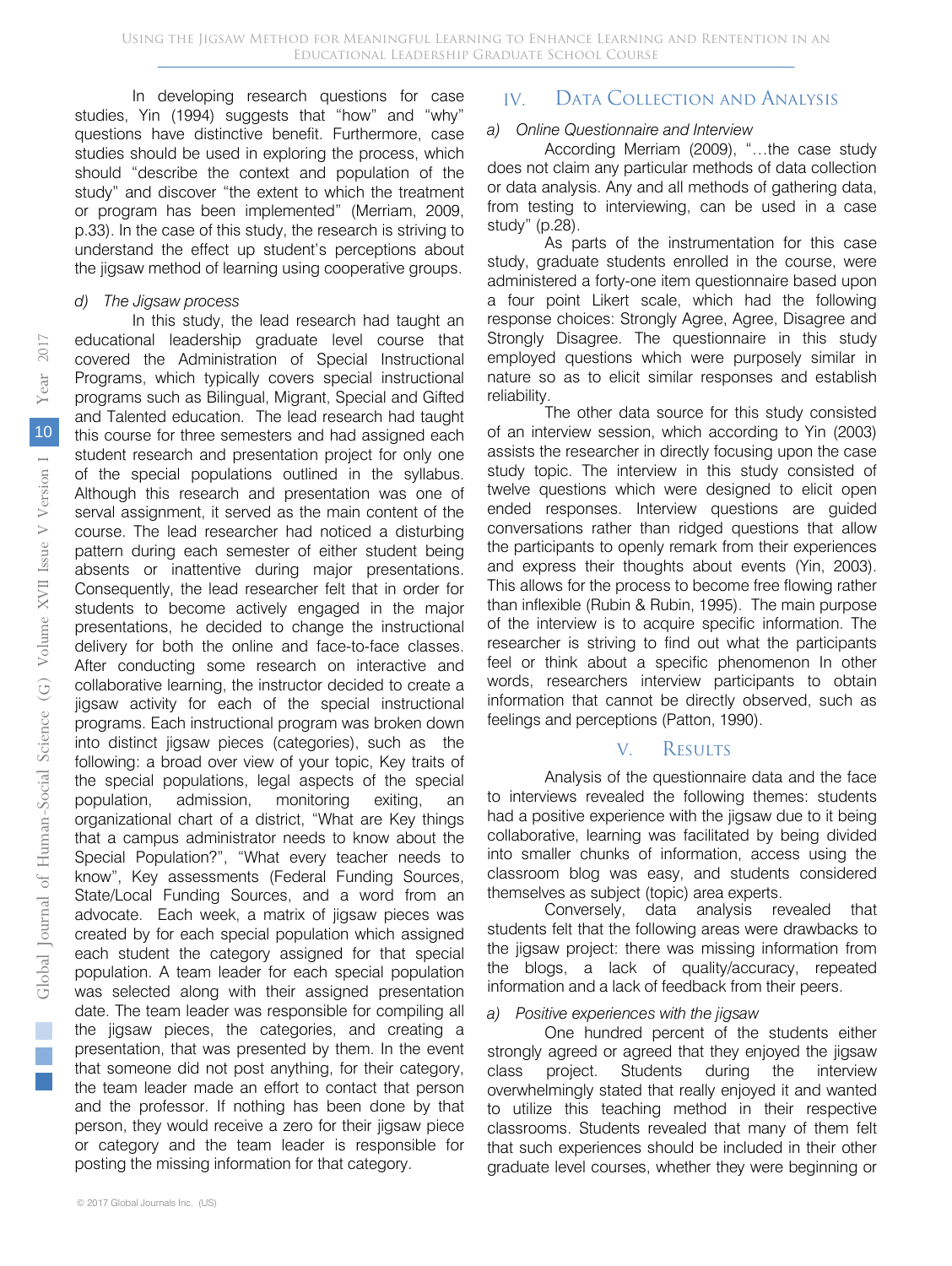jigsaw, they did not feel overwhelmed by the course. advanced levels due to the collaborative nature of the

*Table 1:* Students' enjoyed the jigsaw (n=13)

| Number   | Question                                                                                                                  | SА         | Α          |                | SD             |
|----------|---------------------------------------------------------------------------------------------------------------------------|------------|------------|----------------|----------------|
| Q3       | enjoyed the jigsaw project and I wish that I had more projects like this in<br>other courses.                             | 38%        | 62%        | 0%             | $0\%$          |
| Q4       | The jigsaw project was a good project for me since it allowed me to focus<br>upon only 1 aspect of a special population.  | 69%        | 31%        | 0%             | $0\%$          |
| Q8<br>Q9 | liked putting the pieces together.<br>was motivated to work on my piece of the jigsaw because it was not<br>overwhelming. | 31%<br>62% | 69%<br>38% | $0\%$<br>$0\%$ | $0\%$<br>$0\%$ |

#### *b) Collaboration*

Both the questionnaire and face-to-face interview revealed that student's overwhelming reported enjoying the collaborative nature of the jigsaw. Many commented that they enjoyed the manner in which was constructed and expressed an appreciation of working in teams, as opposed to conducting their research assignments alone. They felt that their voice was heard in class because each of them were able to contribute to the body of knowledge constructed by themselves and their classmates.

All the students reflected that working in teams was a good experience for them. One indicated that it was "fantastic way for students to work together in gaining knowledge on a specific topic" .Another student stated that they believed it beneficial when everyone worked as a team because they were able to share information about that special population and did not "stress out over a big project on their own".Being provided with information from other students on the various topics has allowed them to see things from various perspectives and making it easier to understand key components.

*sa: strongly agree; a: agree; d: disagree; sd: strongly disagree*

Another student felt that they enjoyed that jigsaw project as well because it was an excellent technique to train others for professional positions, in which team members each contributed important pieces to a specific task. They stated that, "…this (sic) is a great experience to learn how to work with people with different personalities and different specialties pretty much."Thus the jigsaw project was enjoyed by the students due to its collaborative effort while eliminating

the ideas of working in isolation. In addition, students stated that they felt more accountable, since their classmate srelied upon their "puzzle pieces" for that topic. One student commented that they, "like being responsible for one piece of the jigsaw". They further stated that working this manner facilitated the comradery among classmates outside of the classroom. Working on the jigsaw created a social network similar to Facebook and encouraged classmates to ask their peers for help concerning classwork or other matters.

|  |  | Table 2: Students' work best as a team $(n=13)$ |  |  |
|--|--|-------------------------------------------------|--|--|
|--|--|-------------------------------------------------|--|--|

| Number          | Question                                                                                        | SA    | А   | D     | <b>SD</b> |
|-----------------|-------------------------------------------------------------------------------------------------|-------|-----|-------|-----------|
| Q11             | I felt my voice counted in class.                                                               | 54%   | 46% | $0\%$ | $0\%$     |
| Q12             | I felt like I was part of a team                                                                | 62%   | 38% | $0\%$ | $0\%$     |
| Q14             | I listened more during the presentations because I was responsible for a<br>piece of the puzzle | 62%   | 31% | 8%    | $0\%$     |
| Q18             | I work best when I am working with others.                                                      | 46%   | 31% | 23%   | $0\%$     |
| Q <sub>33</sub> | I felt that my learning was dependent on my classmate's contributions.                          | 38%   | 38% | 23%   | $0\%$     |
| Q <sub>34</sub> | I felt accountable to my classmates for posting the best information<br>possible.               | 54%   | 46% | $0\%$ | $0\%$     |
| Q37             | I did not feel peer pressure and was comfortable while sharing my work<br>with my classmates.   | 38%   | 46% | 15%   | $0\%$     |
| Q38             | Working a group project put less pressure on my learning about the<br>special population.       | 46%   | 38% | 15%   | $0\%$     |
| Q40             | I did not have any conflicts with my classmates while working on the<br>jigsaw piece.           | 69%   | 31% | $0\%$ | $0\%$     |
| Q24             | I think I would have learned more about a special population had I done<br>the project alone.   | $0\%$ | 15% | 62%   | 23%       |

#### *c) Ease of access*

Although the class was one hundred face-toface, the instructor in this study utilized the use of

*SA: strongly agree; A: agree; D: disagree; SD: strongly disagree* Blackboard as a vehicle to manage the class. Students

collaborated through the use of Blogs and constructed weekly course content. They majority of the students in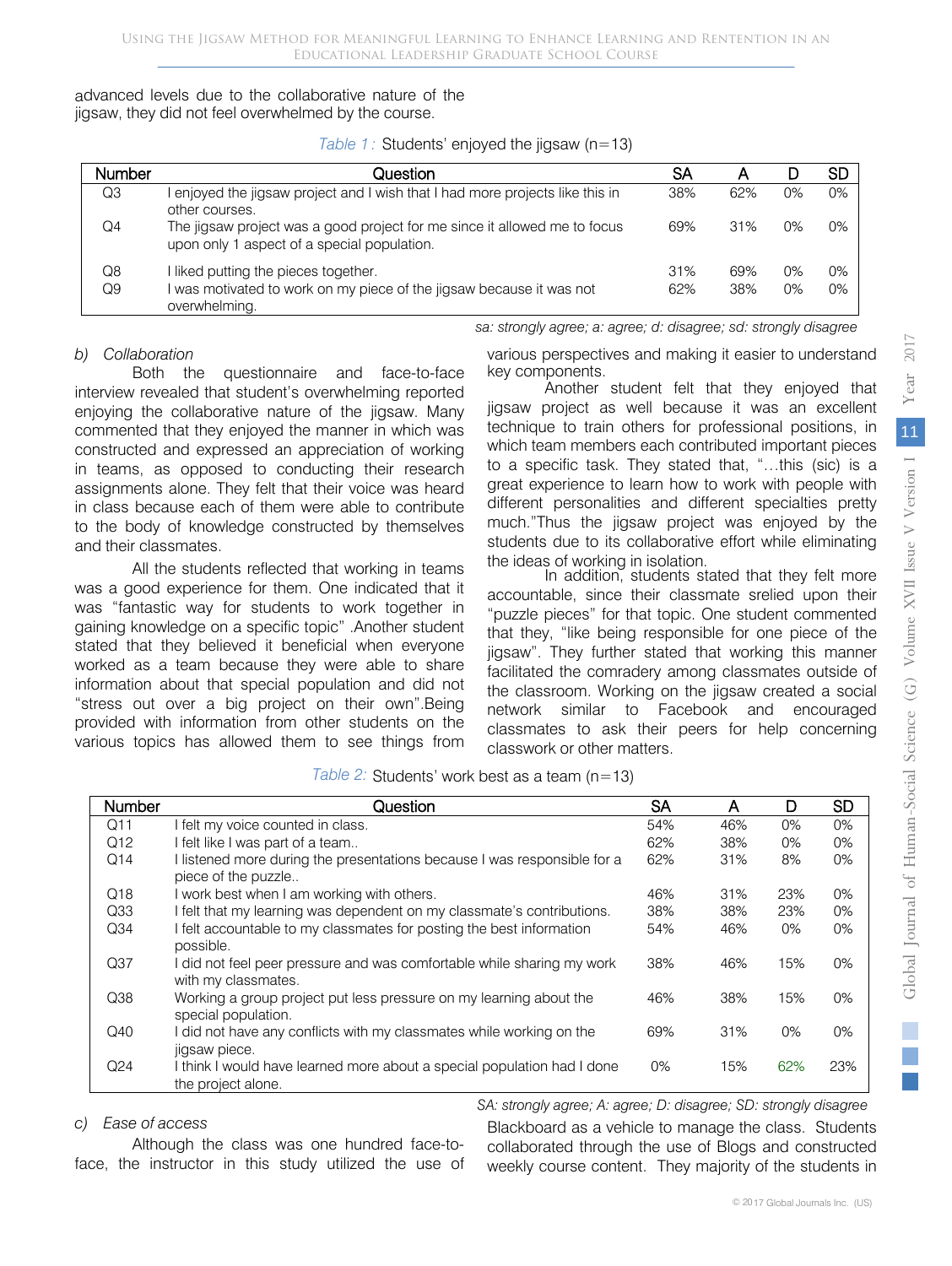the study acknowledged that online technology made it easier to research and post materials. They reflected that the Blog was an excellent medium for posting and

accessing the content. At the end of the week each student was able read each other's postings and share them for class discussions for the next class meeting.

|  | Table 3 Blogs are a positive experience Students $(n=13)$ |  |  |  |  |
|--|-----------------------------------------------------------|--|--|--|--|
|--|-----------------------------------------------------------|--|--|--|--|

| Number | Detail                                                                                                        | SА  |     |       | SЕ    |
|--------|---------------------------------------------------------------------------------------------------------------|-----|-----|-------|-------|
| Q27    | The Blog allowed for me to post my puzzle piece easily.                                                       | 69% | 31% | 0%    | $0\%$ |
| Q28    | The Blog allowed for me to view my classmate's postings.                                                      | 77% | 23% | $0\%$ | $0\%$ |
| Q29    | Blogs are an effective tool for peer learning.                                                                | 69% | 31% | 0%    | $0\%$ |
| Q30    | The use of blogs improves my understanding of the special population                                          | 46% | 54% | 0%    | $0\%$ |
| Q32    | would recommend this method to other professors because the use of blogs<br>improves my academic performance. | 69% | 15% | 15%   | $0\%$ |
| Q39    | can easily download the jigsaw pieces or the completed project on Black<br>Board.                             | 62% | 38% | 0%    | $0\%$ |

#### *d) Smaller Chunks*

One hundred percent of the students reported that they enjoyed learning and learned best about a topic when they researched smaller parts of the whole. Students expressed contentment for working with smaller chunks of information because they felt that learning was easier, more focused, and less over whelming Students felt learning easier when having to research and read postings with smaller pieces of information at a time. Smaller chunks of information about a topic did not seem like to burden to learn. Some students reflected that the jigsaw "…allows for certain areas of the topics to be broken down into smaller segments that make it easier to understand". One student stated that learning about a special population such as migrant education seemed more enjoyable due to fact that jigsaw was divided up that they could go back online and read or reread the blog prior to taking a quiz over the subject matter.

Learning with smaller chunks was also reported as being more focused. Students expressed that a broad amount of information was often difficult to take in. One student stated that, "If this assignment would have been assigned to me all at once, (sic) like the whole program, I don't think that I would have been able *SA: strongly agree; A: agree; D: disagree; SD: strongly disagree* to complete it in one week. It is way too much information for one person to do alone. Furthermore, I really enjoy working on the Jigsaw every week and I feel that I get more out of the assignment like this." Another student exclaimed that when it came time to study for a quiz, they were able to understand the whole project because it took away stress from researching the whole topic.

In addition to being easier and more focused, learning in smaller chunks was reported as being less overwhelming by students. The data indicated that, students expressed concern about being overwhelmed throughout their graduate studies because of the amount of class work, family and work obligations. However, when questioned about working on the jigsaw pieces, students felt less overwhelmed due to "…working on smaller portions of the project in a group made the work load less verses working on it alone (sic)."Several students agreed and further stated that, "…working on one aspect of a project rather than the whole made learning less stressful."

Another student stated that, "…the vast amount of information for each topic is overwhelming, having to work on just one key aspect for each topic allows learner to focus and have a better understanding."

| Question        | Detail                                                                                                                                                            | SA  | А   |       | <b>SD</b> |
|-----------------|-------------------------------------------------------------------------------------------------------------------------------------------------------------------|-----|-----|-------|-----------|
| Q10             | learned better about a special population by<br>researching a small piece of all special<br>populations as opposed to researching only<br>one special population. | 54% | 46% | 0%    | $0\%$     |
| Q22             | I learn best when I work on small pieces of<br>information at a time.                                                                                             | 46% | 54% | 0%    | $0\%$     |
| Q <sub>31</sub> | I was motivated to participate since the jigsaw<br>was only a small piece of the puzzle.                                                                          | 85% | 15% | $0\%$ | $0\%$     |
| Q35             | Learning complex concepts is easier when it<br>comes in small portions                                                                                            | 69% | 31% | 0%    | $0\%$     |
| Q36             | I retained the information on the special<br>population more since I was responsible for a<br>small portion.                                                      | 54% | 46% | $0\%$ | $0\%$     |

*Table 4:* Students learned with smaller chunks of information (n=13)

*SA: strongly agree; A: agree; D: disagree; SD: strongly disagree*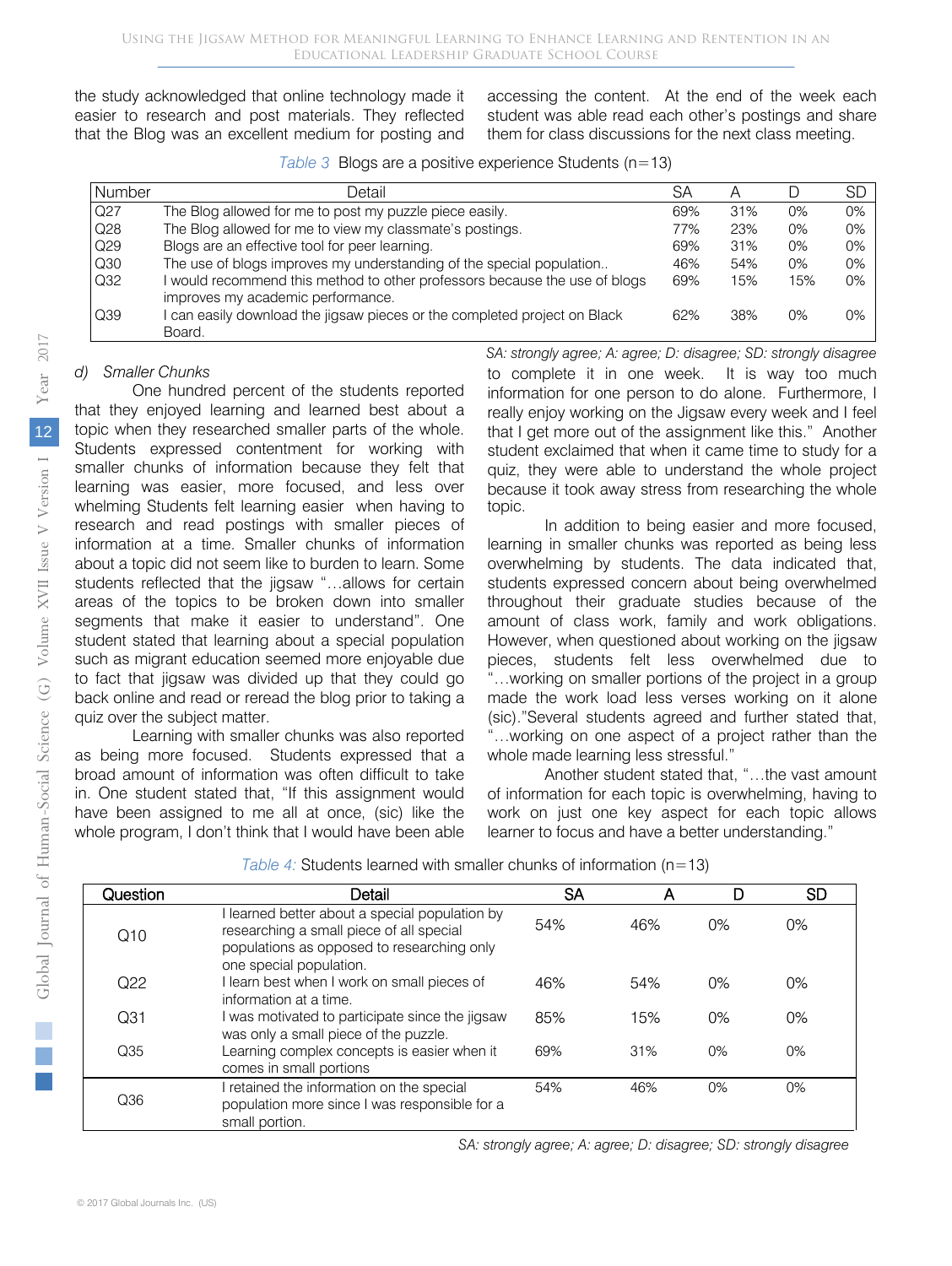#### *e) Subject area experts*

Upon compellation of their weekly jigsaw piece, students stated that they had felt like subject area experts. They felt their learning was deeper when they could focus on one weekly specific topic and took delight when they could contribute to the class content and discussions. They were able to report to the class and instructor in a well-informed manner and felt a sense of pride and ownership in their collaboration. One student revealed that they had done a similar exercise in their undergraduate studies and that they valued being a subject area expert. Furthermore, they enjoyed collaborating with their classmates and expressed a strong sense of collaboration and ownership over their researched contributions. Students explained during the interview that, learning does not always or should not always come from the instructor. In fact, when students taken on their own learning, they have a strong emotional attachment and feel a sense of ownership and accomplishment.

#### *f) Areas that were drawbacks to the jigsaw project*

The data also reported by the students in the questionnaire and interview also disclosed un successful elements. In answering Research Question Two, the following themes emerged: missing information, a lack of quality/ inaccuracy in the information, repeated information, and a lack of peer evaluation.

#### *g) Missing information*

After the weekly class presentations and discussions students noticed on occasion, some of the content posted was missing key information. The instructor followed up by filling in the missing gaps to the weekly jigsaw postings, but this occurred to late according to most of the students. During the week, while students were researching, posting and reviewing the blog jigsaw pieces and preparing for a weekly quiz, some students complained that there were too many blanks. One student explained that "…the thing that I dislike from the jigsaw project for this class is that I have found some students to leave their assigned part blank and I am not able to know if the part that they were assigned is not applicable for the program we are discussing that week or if they are just late to turn in their assigned part." Another student agreed and exclaimed, "…although the blog is great for obtaining information, it only functions correctly if all members are submitting their part. Blank sections by my peer's postings left me to have to gather the information myself and save it. This required that I invest more time."

#### *h) Lack of Quality and Inaccuracy*

Another drawback to the jigsaw was an occasional lack of quality in some of the individual postings. Students reflected how disappointing it was to post and review some of the postings only to find out that some of the information was poor and inaccurate. One student stated that, "…at times, additional time is being spent on researching items that should have been answered by students but were not thorough in their explanation." Most students stated that it seemed like a waste of valuable time having to verify the accuracy of the postings. A students, explained, that, "…instead of just focusing on our assigned part, we also have to verify that the information they have provided is correct or if the information they have not provided is because it does not exist in the program". Students reflected that they even began questioning their own blog postings. One stated, "As I complete my blog, I tended to doubt myself and I wondered if I have understood the information the correct way and if I am providing my classmates with the most essential and useful information of the assigned topic". All students agreed that the was a major flaw in the project, since it was time consuming, confusing and potentially harmful since this information could help them during an interview or their future career as an administrator. Furthermore, because of this, some students felt a lot of pressure on themselves because they to ensure to others that that information posting was correct, due to the fact that their classmates were counting on them to be accurate"

#### *i) Repeated Information*

Students reported that they also felt that another drawback to the blog postings was that occasionally there was repetition in the weekly postings. One student stated that, "…although I do not have very many negative things to say because I actually quite enjoy the blog jigsaw project, the only thing that I do dislike is the fact that at times some of the information although based upon different topics of the assignment at times tend to repeat the same thing." They further explained that they felt that it was due to the fact that when a person does research they have the tendency to categorize what they are writing very much like we do in the blog, but they also do not monitor what they are inputting into the research. Another reason for repetition would be due to while researching, some students were unsure of good resources to find current material for their jigsaw pieces. Consequently students would view their peer's blog postings and look up their references. Many expressed that by doing so, it was much easier than researching library databases or google scholar.

#### *j) Lack of Feedback*

One last item that students reported concerned peer evaluation. Although, they responded and like very well the instructor's feedback about their jigsaw postings, they expressed the need for peer approval and criticism. Over six-two of the student's responded that wanted to evaluate their peer's jigsaw puzzle pieces. One student stated that they, "would like to ask questions and discuss responses with my peers" They felt that this type of interaction would help others better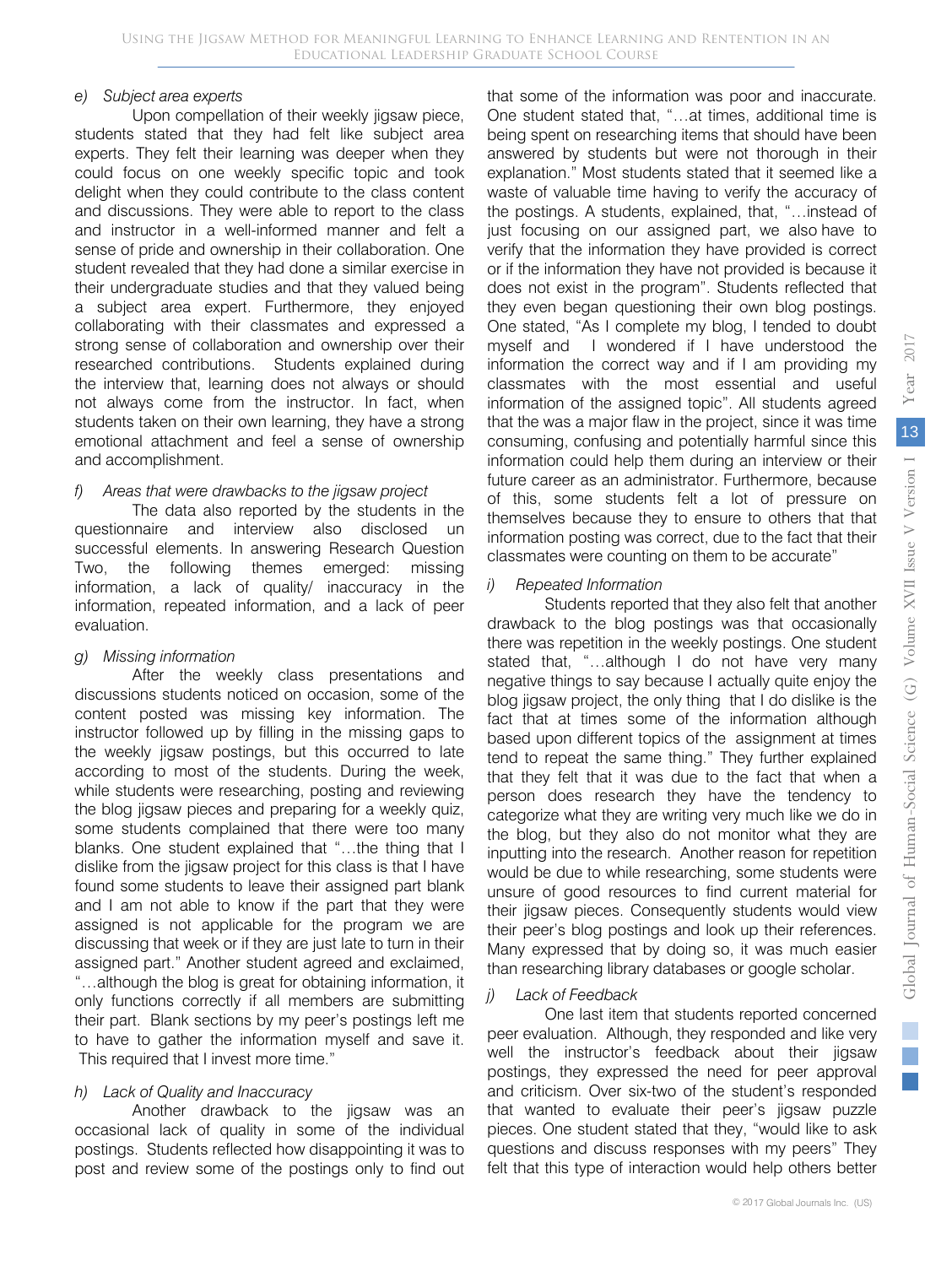understand the material in the blogs. Most agreed that any type of peer feedback should also be similar to the rubric based instructor feedback, since it would provide an "…opportunity to go back and check flagged

answers that we have concerns with". Lastly the explained that this allow allows for more social interaction and communication that the blogs begin to utilize.

| Questior | Jetali                                                                                              | ۶  |                         |            | $\cap$<br>◡ |
|----------|-----------------------------------------------------------------------------------------------------|----|-------------------------|------------|-------------|
| Q4       | $\cdots$<br>classmate's jigsaw puzzle pieces<br><b>WO</b><br>' like<br>uld<br>mv<br>evaluate<br>-tc | 9% | 600<br>$\sqrt{2}$<br>◡▱ | 0.10<br>7۴ | 0%          |

#### *Table 5:* Students Evaluation of student jigsaw (n=13)

# VI. Discussion/Conclusions

This study suggests that, if designed properly, the jigsaw is an effective teaching strategy which allows adult students to learn through socially collaboratively interaction and as opposed in isolation and rote learning. In this study, the teacher's role had changed to a non-traditional one. Learning as reported by the students had more meaning because the instructor was no longer the primary source of learning, instead learning was no longer a one way transmission of information from the instructor to the student. Students took on an active role and created the materials by researching and posting on the blog them selves. As Novak explained (2011) the instructor should take on new roles such that of an instructional coach rather than the dispenser of knowledge. The graduate students in this study preferred non-traditional methods over traditional lectures.

Because, the element of the teacher changed and was moved to a different role, students took more of a responsibility in their own learning. Students were able to become invested in their work by taking pride or having a sense of ownership in their learning. Learning in this study also became more student centered and interactive with the use of blog. When actively involved in the learning process, the graduate students felt that more effectively learned when they are actively involved in the process. Knowles (1980) agreed with this when he wrote that, "…there exists "a spirit of mutuality between teachers and students as joint inquirers" (1980, p. 47). "Since adults manage other aspects of their lives, they are capable of leading, or at least assisting in planning, their own learning" (Knowles, 1980, p. 47).Additionally, the graduate students in this study reported they were more attentive when they were actively involved in the process of the jigsaw method.

The study also suggests that it is also an effective technique for teaching broad concepts or "Big Ideas" such as the concepts of the Special Populations discussed in this study's graduate class. The graduate students in this course reported that they learned effectively when information was gathered and reviewed in smaller "chunks". Student perceptions reflect that learning large amounts of information was easier to work with as a cooperative group as opposed to individually. As Ausubel (1960) stated, ideas should be joined in a

manner that makes sense so that the mind will create order. This follows Ausubel's (1960) subsumption theory, since working in the jigsaw, allowed ideas to be hierarchically organized. Instead of memorizing large blocks of information, big ideas were be sequenced around sound instruction.

*SA: strongly agree; A: agree; D: disagree; SD: strongly disagree*

Lastly, students used web based technology as an effective vehicle for learning through the use of the blogs. Blogs permitted the students in this study to communicate freely asynchronously and seamlessly across distances. Learning was not inhibited by face-toface classroom dialogues in which sometimes does not allow all students to contribute. Instead the blog allowed all students opportunism to share unique viewpoints with the possible inhibition in face-to-face discussions. This closely aligns to Novak's (2011) ideas of context, since it allows for other ways of staying connected with each other without any boundaries of space or time.

# *a) Limitations and Recommendations*

The study was conducted during one semester out of thirty-six-hour program. The study's population size was limited to thirteen participants. Of the thirteen participants, twelve students were female. None of the student had any prior experience with the jigsaw method as a student or teacher. Further research should be done replicating the conditions of the study. In addition, online and face-to-face instructors, should take into account the success and drawbacks when designing their learning activities and environments. Whether faceto-face or online, instructors of adult students should continue to make learning more interactive, cooperative and a social experience. In addition instructors should break down lessons into smaller manageable chunks of information that is actively monitored for inaccuracies, duplications or omissions and critiqued by both the instructor and students. With all this in mind, learning can become more enjoyable and meaningful for adult students.

# References Références Referencias

1. Al-Salkhi, M.J. (2015). The Effectiveness of Jigsaw Strategy on the Achievement and Learning Motivation of the 7th Primary Grade Students in the Islamic Education. *International Journal of Humanities and Social Science*. Vol. 5, No. 4.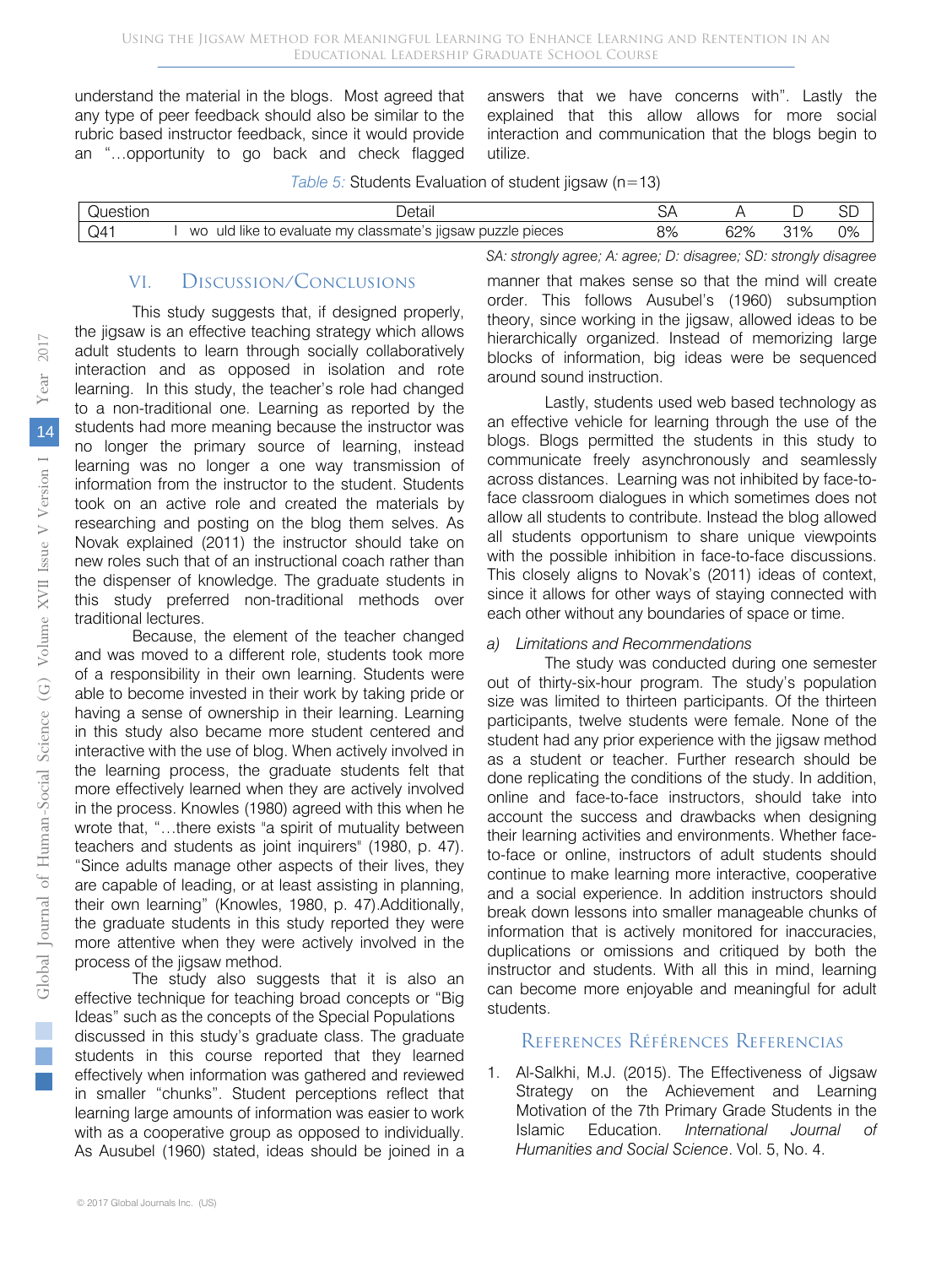- 2. Aaron S. Horn & Takehito Kamata (2014) Campus-Based Practices for Promoting Student Success: *Effective Pedagogy The Midwestern Higher Education Compact*.
- 3. Aronson, E. Blaney, N.T., Stephan, C. Sikes, J and Snapp, M. (1978). *The Jigsaw classroom.* Beverly Hills, California: Sage Publications.
- 4. Aronson. E (2000-2013). Official web site for Jigsaw Classroom method, website with instructions at: http://www.jigsaw.org
- 5. Aronson, E., & Patnoe, S. (2011). *Cooperation in the Classroom: The Jigsaw Method* (3rd ed.). London: Pinter & Martin, Ltd.
- 6. Att well, G. 2007. *"Personal Learning Environments – the Future of eLearning?" eLearning papers 2 (1)*. Accessed October 12, 2016. http://www.elearningeuropa.info/ files/media/media 11561.pdf
- 7. Ausubel, D. P. (1960). The use of advance organizers in the learning and retention of meaningful verbal materials. *Journal of Educational Psychology*, 51(5), 267-272.
- 8. Ausubel, D.P. (1962). A subsumption theory of meaningful verbal learning and retention. *The Journal of General Psychology*, 66, 213-244.
- 9. Ausubel, D.P. and Fitzgerald, D. (1962). Organizer, general background, and antecedent learning variables in sequential verbal learning. *Journal of Educational Psychology*, 53(6), 243-249.
- 10. Ausubel, D. (1963). *The Psychology of Meaningful Verbal Learning*. New York: Grune & Stratton.
- 11. Bartlett-Bragg, A. (2003). *Blogging to learn. Knowledge Tree e-journal*. Retrieved September 15, 2016, from http://knowledgetree. Flexible learning. net.au /edition04/ pdf/ Blogging to Learn.pdf
- 12. Barkley, E. F., Cross, K. P., & Major, C. H. (2005). *Collaborative learning techniques: A handbook for college faculty*. San Francisco: Jossey-Bass.
- 13. Bouwma-Gearhart, J. L., & Bess, J. L. (2012*).* The Transformative Potential of Blogs for Research in Higher Education. *Journal of Higher Education*, 83 (2), 249-275.
- 14. Bulut, S. (2010). A cross-cultural study on the usage of cooperative learning techniques in graduate level education in five different countries*.* Revista Latino American a de Psicología. Volumen 42 No 1 pp. 111-118.
- 15. Brown, Collins and Duguid (1989) Situated Cognition and the Culture of Learning, *Educational Researcher*, 18, 32-42.
- 16. Dickey, M. D. 2004. "*The Impact of Web-Logs (Blogs) on Student Perceptions of Isolation and Alienation in a Web-Based Distance-Learning Environment."* Open Learning 19 (3): 279–291. Accessed October 12, 2016. http://mchel.com/ Papers/OL\_19\_3\_2004.pdf.
- 17. Driscoll, M. P. (2005). *Psychology of learning for instruction*. Boston: Pearson Allyn and Bacon.
- 18. Felder, R.M., and Brent, R. (2007). *"Cooperative Learning," in P.A.* Mabrouk, *ed.,*
- 19. *Active Learning: Models from the Analytical Sciences,* ACS Symposium Series 970, Chapter 4. Washington, DC: American Chemical Society. Online at http://www.ncsu.edu/felder-public/ Papers/ CLChapter.pdf
- 20. Ferdig, R. E. & Trammell, K. D. (2004).Content delivery in the' Blogosphere'.
- 21. *Technological Horizons in Education Journal*, February. [Verified 27 May 2004]http://www. thejournal.com/magazine/vault/articleprintversion.cf m?aid=4677
- 22. Hedeen, T. (Jul., 2013).The Reveres Jigsaw: A Process of Cooperative Learning and Discussion. *Teaching Sociology*. Vol. 31,No. 3 (July), pp. 325- 332.
- 23. Henry, J. (2010, December 2). *Who was John Comenius?* Retrieved September 19, 2015 from http://johnthenry.com/2010/12/02/who-was-johncomenius
- 24. Huang, T.-C., Huang, Y.-M., & Yu, F.-Y. (2011). Cooperative Weblog Learning in Higher Education: Its Facilitating Effects on Social Interaction, Time Lag, and Cognitive Load. ,Educational *Technology & Society* 14 (1), 95–106.
- 25. Huang, Y.-M., Liao, Y.-W., Huang, S.-H., & Chen, H.- C. (2014). A Jigsaw-based Cooperative Learning Approach to Improve Learning Outcomes for Mobile Situated Learning. *Educational Technology & Society*,17(1),128–140.
- 26. Hurtado, S., Eagan, K., Pryor, J. H., Whang, H., & Tran, S. (2012). *Undergraduate teaching faculty: The 2010-2011 HERI faculty survey.* Retrieved from http://www.heri.ucla.edu.ezp1.lib.umn.edu
- 27. Joh[nson, D., Johnson, R., & Holubec, E. \(1](http://www.heri.ucla.edu.ezp1.lib.umn.edu/)994). Cooperative learning in the classroom. Alexandria, VA: Association for Supervision and Curriculum Development.
- 28. Johnson, D.W., & Johnson, R.T. (1992). *Positive interdependence: Key to effective cooperation.* In R. Hertz Lazarowitz & N Miller (Eds.). Interacting in cooperative groups. The theoretical anatomy of group learning (pp. 145-173). New York: Cambridge University Press
- 29. Johnson, David W., Roger T. Johnson, & Karl A. Smith, "Cooperative Learning Returns To College: What Evidence Is There That It Works?" *Change,* July/August 1998, p. 27-35.
- 30. Johnson, R.T, and Johnson, D. W. (1985). "Student student interaction: Ignored but powerful," *Journalof Teacher Education, 34,* 22-26.
- 31. Kordaki, Maria, and Haris Siempos. "The Jigsaw Collaborative Method within the Online Computer Science Classroom." *CSEDU (2)*. 2010.

 $\mathbb{R}^3$